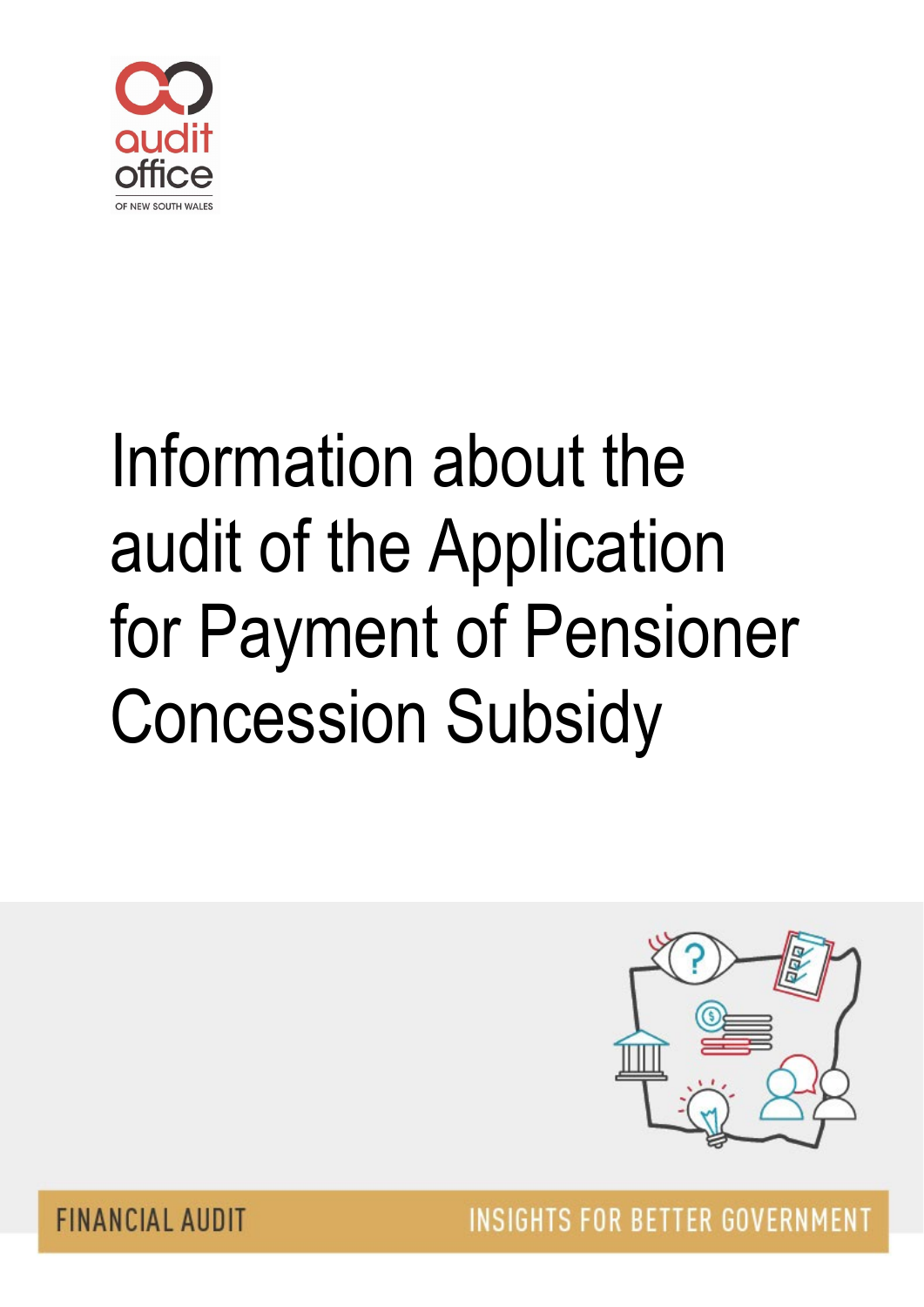

## **1 SCOPE**

Section 575 of the *Local Government Act 1993* (LG Act) allows eligible pensioners to apply for a concession on council levied rates or charges. To avoid hardship, section 577 of the LG Act contains provisions which allows a council to make an order that the person is taken to be an eligible pensioner for the purpose of the LG Act (Division 1, Part 8, Chapter 15). Under section 581 of the LG Act, the Minister for Local Government (the Minister) is required to reimburse councils (out of money provided by Parliament) an amount equal to half the amount the council will write off under Division 1 of Part 8 of Chapter 15.

Councils prepare an Application for Payment of Pensioner Concession Subsidy (Application) to seek reimbursement for eligible costs from the Minister under section 581 of the LG Act. The Office of Local Government (OLG) within the Department of Planning, Industry and Environment requires each council to have the information it provided in its Application audited.

We will conduct the audit with the objective of expressing an opinion on whether a council's Application has been prepared, in all material respects, in accordance with sections 575 and 577 of the LG Act.

The Audit Office's authority to provide the audit is in accordance with section 421E of the LG Act.

The Independent Auditor's Report will not, however, provide assurance that the council has carried out its activities effectively, efficiently and economically.

## **2 RESPONSIBILITIES**

#### **Auditor's responsibilities**

We will conduct the audit in accordance with Australian Auditing and Assurance Standards, in particular ASA 800 'Special Considerations – Audits of Financial Reports Prepared in Accordance with Special Purpose Frameworks'. The standards require us to comply with ethical requirements relating to audit engagements and plan and perform the audit to obtain reasonable assurance the Application is free from material misstatement, whether due to fraud or error.

Reasonable assurance is a high level of assurance, but is not a guarantee that an audit conducted in accordance with the Australian Auditing Standards will always detect a material misstatement when it exists. Misstatements can arise from fraud or error and are considered material if, individually or in aggregate, they could reasonably be expected to influence the economic decisions of users taken on the basis of this Application.

For more information about our responsibilities, refer to the Audit Office's [Terms of Engagement](https://www.audit.nsw.gov.au/our-stakeholders/local-government) and the Auditing and Assurance Standards Board website at [www.auasb.gov.au/auditors\\_responsibilities/ar8.pdf.](http://www.auasb.gov.au/auditors_responsibilities/ar8.pdf)

#### **Responsibilities of the General Manager and council management**

The General Manager is responsible for:

- establishing systems and process that ensures compliance with sections 575 and 577 of the LG  $\Delta$ ct
- preparing the Application in accordance with the reporting requirements of OLG and sections 575 and 577 of the LG Act
- such internal control as the General Manager determines is necessary to enable the preparation of the Application that is free from material misstatement, whether due to fraud or error.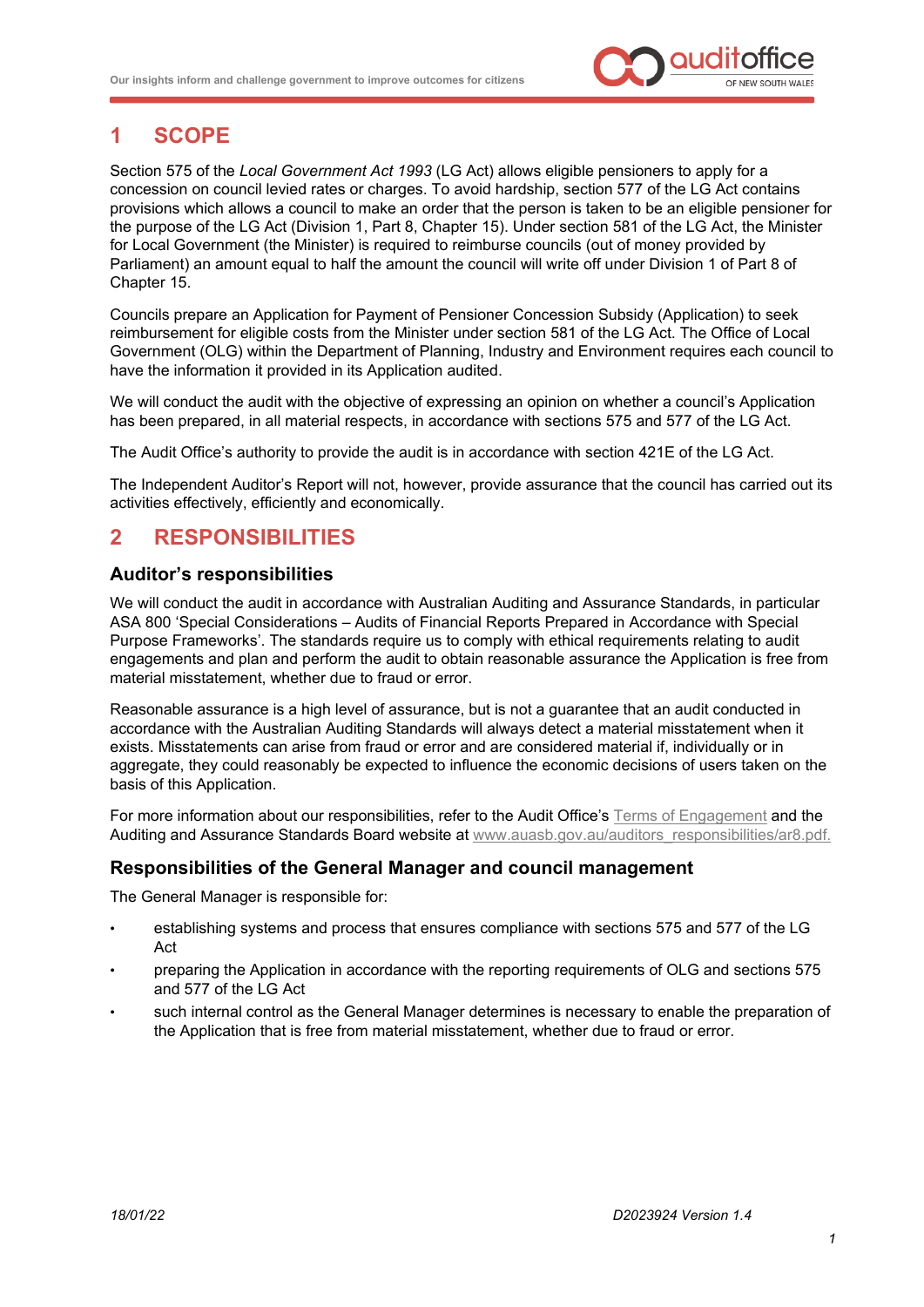

The council's management is responsible for:

- ensuring the full co-operation of its staff
- making all records, information and explanations available to us for the purpose of the audit (management (and where appropriate, those charged with governance) will be asked to provide written confirmations for representations made us relating to the audit)
- ensuring the system(s) supporting the Application are robust and capable of providing adequate information and records for the purpose of the audit
- interpreting and understanding the LG Act and, if required, clarifying its understanding of the requirements with OLG, not the Audit Office
- confirming agreements or further guidance obtained from OLG in connection with the Application.

### **3 ENGAGEMENT COMMUNICATIONS**

We will issue an Independent Auditor's Report on completion of the audit. The report will be addressed to the General Manager of the council.

The Application is prepared for distribution to OLG solely for the purpose of fulfilling the council's reporting requirements to OLG. The Independent Auditor's Report will therefore advise that the Application is prepared in accordance with a special purpose framework and as a result may not be suitable for another purpose.

The following reports may also be issued addressing matters arising from the audit:

- management letter (if required)
- other letters necessary to meet our reporting obligations to those charged with governance of the council.

Section 5 of the standard [Terms of Engagement](https://www.audit.nsw.gov.au/our-stakeholders/local-government) provides information about each of these reports.